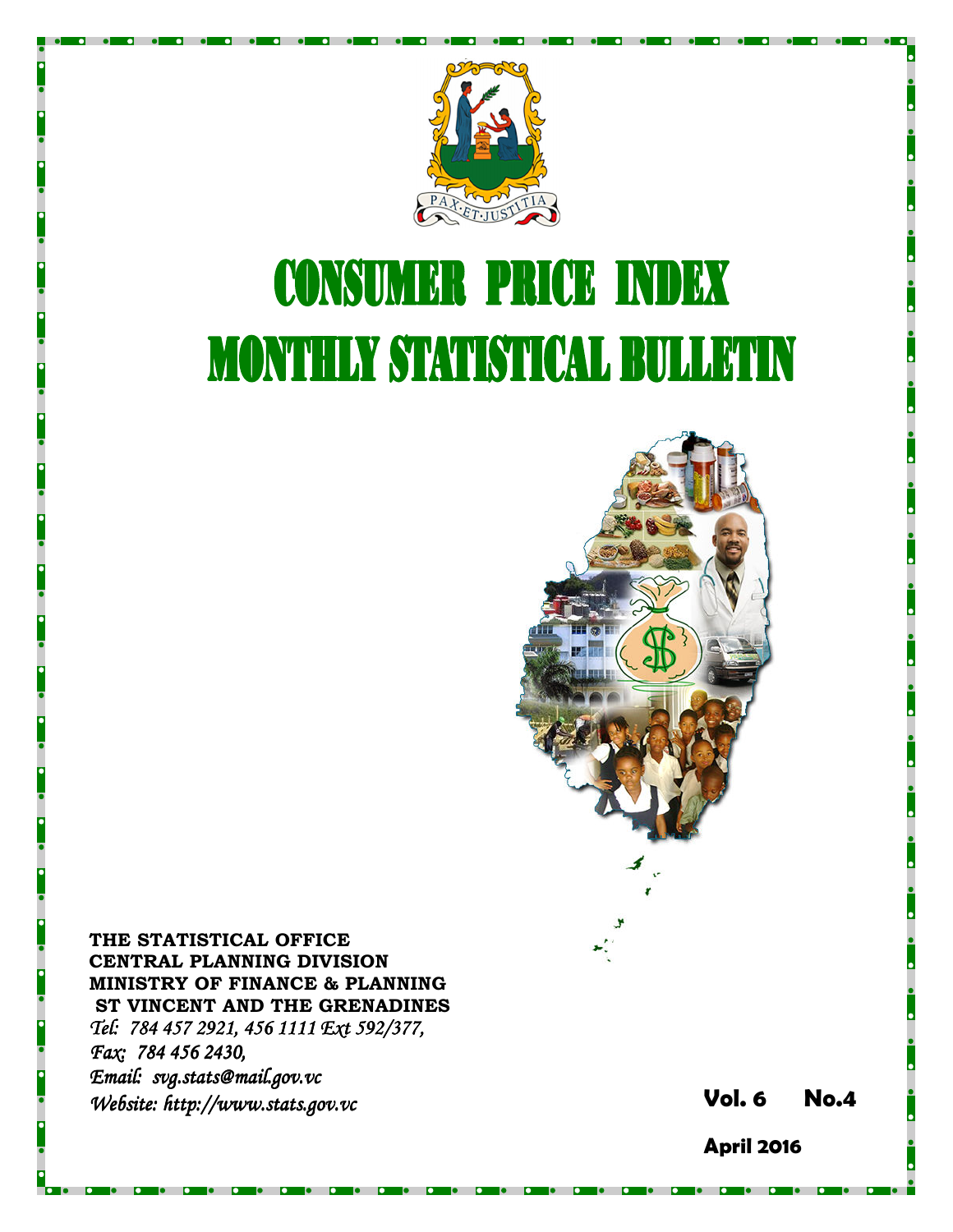## TABLE OF CONTENTS

## Page No.

|                | Analysis $-$                                                                  | 1              |
|----------------|-------------------------------------------------------------------------------|----------------|
|                |                                                                               |                |
| Table No.      |                                                                               |                |
| 1              | Average Retail Price of Selected Items                                        | 3              |
| $\overline{2}$ | Average Retail Price of Selected Items APRIL 2016 compared<br>With APRIL 2015 | $\overline{4}$ |
| 3              | The Consumer Price Index by main groups                                       | 8              |
| $\overline{4}$ | The Consumer Price Index contribution to change by Groups                     | 10             |
| 5              | Monthly Items by Group                                                        | 11             |
|                | Chart No.                                                                     |                |
|                | 1 COICOP Percentage Change for the Month of APRIL 2016                        | 9              |

\* \* \*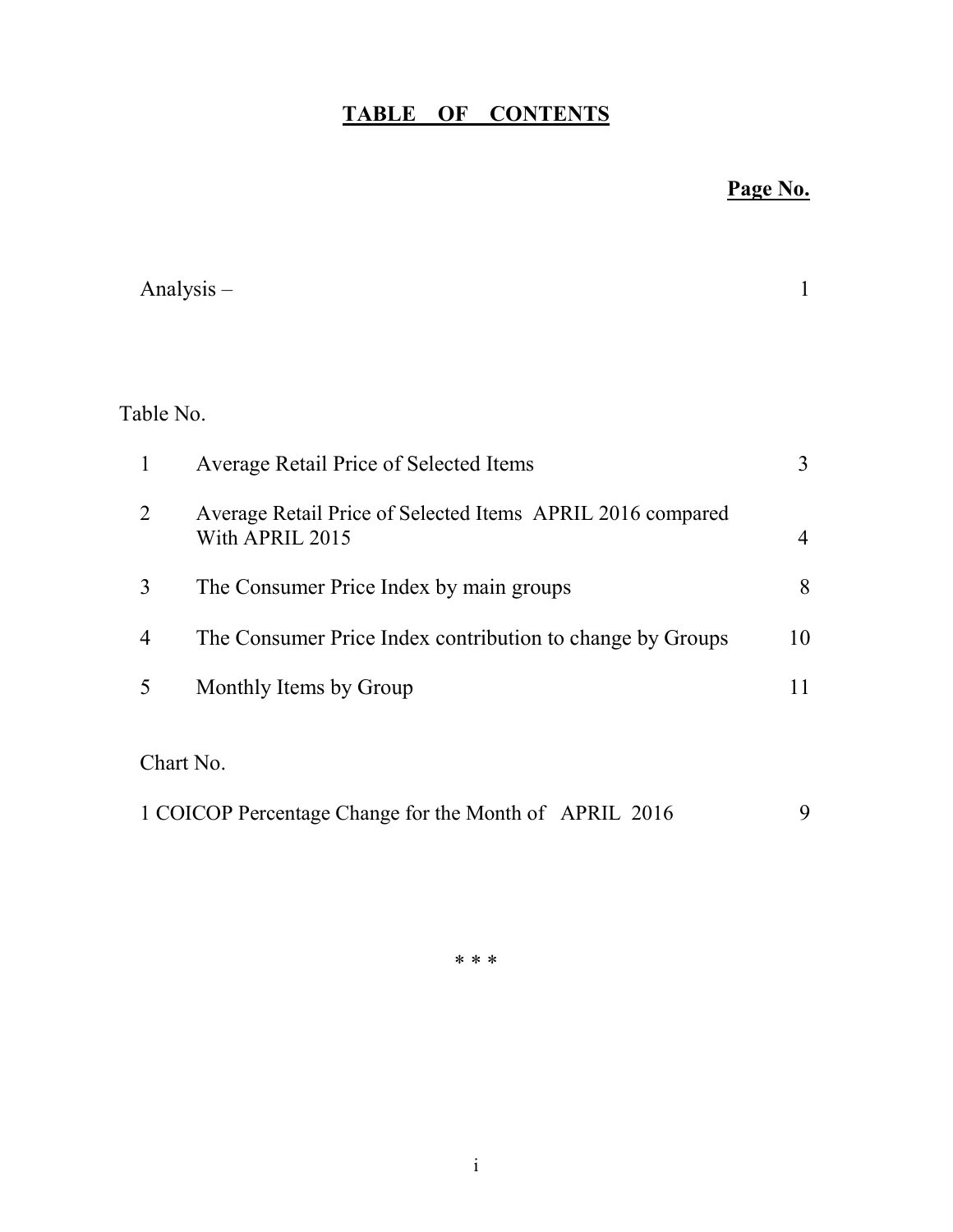### APRIL 2016

The consumer price index declined by 0.3 percent for the month of April. The "All Items" was registered at 104.5 for the month of April 2016, compared to 104.8 for March 2016. The "point-topoint" inflation rate was recorded as negative 1.0 percent.

Two (2) groups recorded decreases during the month: "Communication" (2.6 percent) and "Transport" (1.5 percent). Six (6) groups recorded increases during the month: "Housing, Water, Electricity, Gas and Other Fuels" (0.4 percent), "Clothing and Footwear" (0.3 percent), "Furnishings, Household Equipment and Household Maintenance" (0.3 percent), "Food and Non-Alcoholic Beverages" (0.2 percent), "Alcoholic Beverages, Tobacco & Narcotics (0.1 percent) and "Recreation and Culture" (0.1 percent). Four (4) groups remained unchanged: "Health", "Education", "Restaurants & Hotels", "Miscellaneous Goods and Services".

The group index for "Communication" showed a 2.6 percent decline due to a decrease in the fixed line rate charges (33.3 percent). Similarly, the reduction in the cost of passenger airfares from St. Vincent and the Grenadines to several destinations, namely, New York, U.S.A (25.4 percent), Toronto, Canada (22.7 percent), Trinidad and Tobago (22.6 percent) and St. Lucia (10.6 percent) is the main reason for the 1.5 percent decline in the "Transport" index.

The "Housing, Water, Electricity, Gas and Other Fuels" index grew by 0.4 percent as a result of increases in the cost of electricity (2.1 percent) and a paint brush (3.3 percent).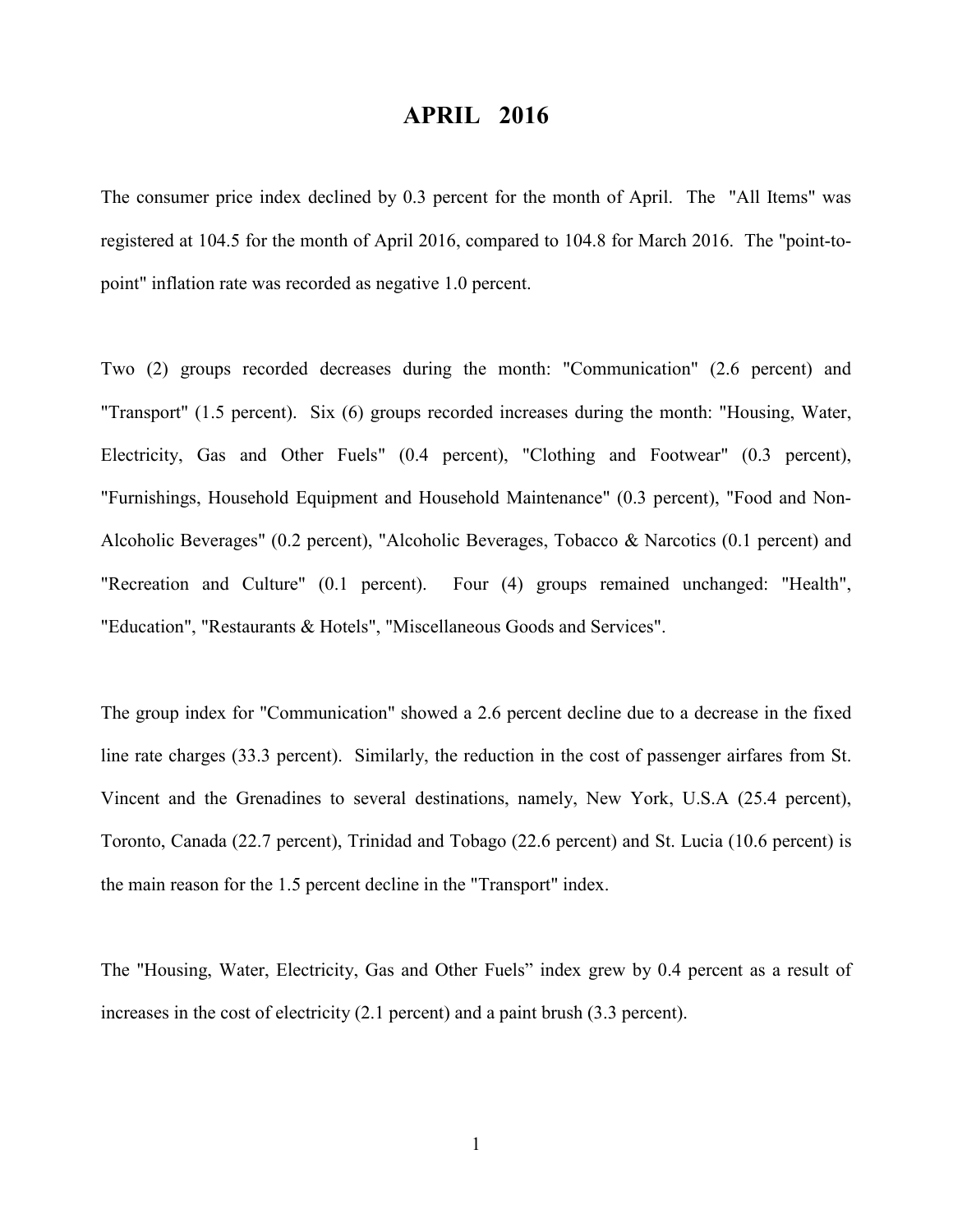The group "Furnishings, Household Equipment and Household Maintenance" registered a 0.3 percent growth as a result of increased prices for an electric bulb (6.0 percent), a pack of candles (5.0 percent), carbon batteries (4.3 percent) and a window cleaner (4.4 percent).

The "Food and Non-Alcoholic Beverages" group index increased by 0.2 percent due to an increase in the price for the following food items: cucumbers (26.1 percent), chive (22.2 percent), split peas (15.4 percent), grapefruit juice (13.9 percent), cinnamon (13.9 percent), watermelon (11.3 percent), eddoes (11.0 percent), sweet peppers (10.9 percent) and lentils (8.2 percent).

Meanwhile, the increase of 0.1 percent in the "Alcoholic Beverages, Tobacco & Narcotics" index resulted from a 7.9 percent increase in the price of a packet of cigarettes. Whereas, the index for "Recreation and Culture" increased by 0.1 percent as a result of an increase of 13.0 percent in the price of a pack of dominoes.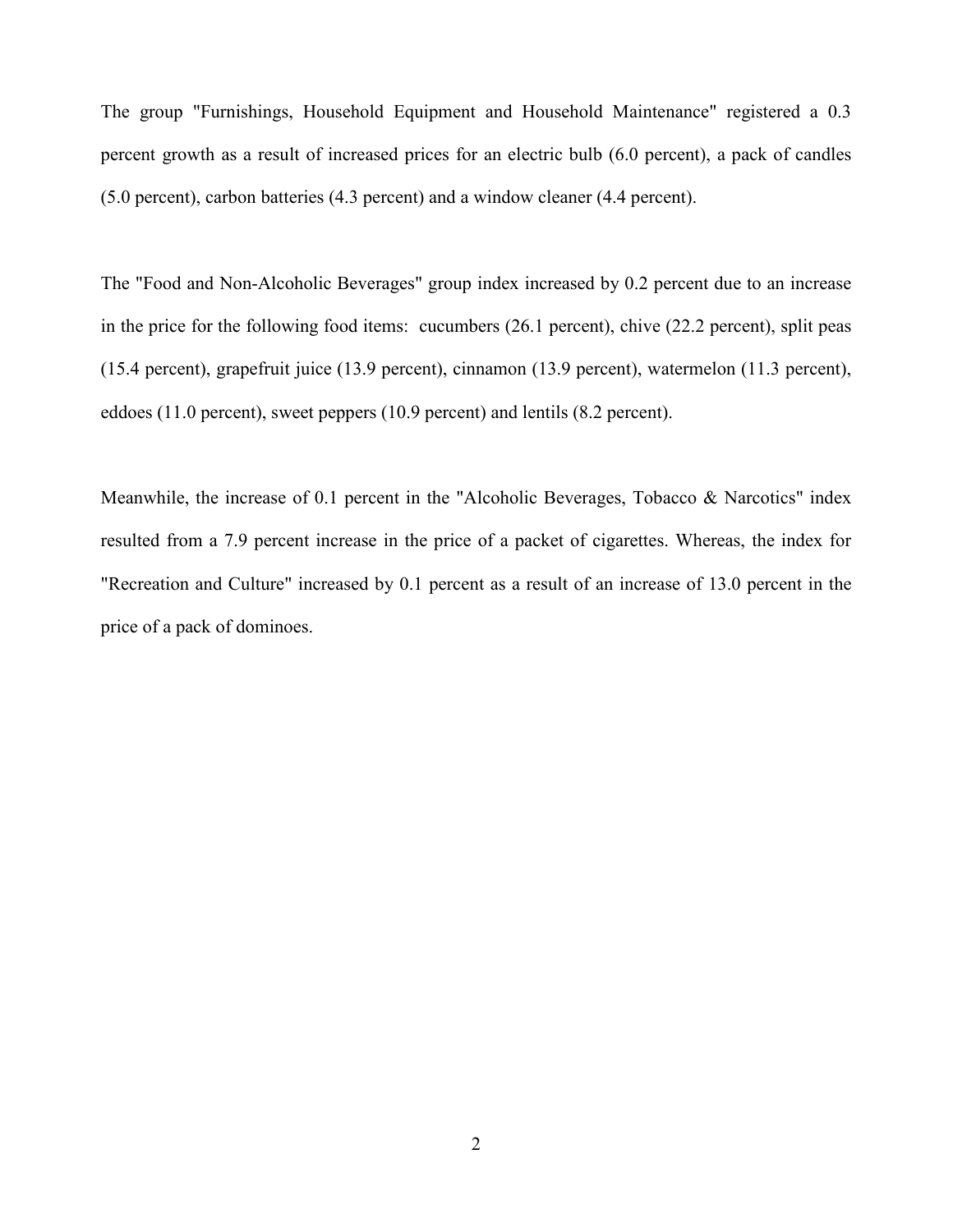#### TABLE 1 AVERAGE RETAIL PRICE OF SELECTED ITEMS

|                                        | <b>UNIT</b>           | <b>AVERAGE PRICE</b> |              | <b>CHANGE</b> | <b>PERCENTAGE</b> |  |
|----------------------------------------|-----------------------|----------------------|--------------|---------------|-------------------|--|
| <b>ITEMS</b>                           | OF                    | <b>ECS</b>           |              | IN            | <b>CHANGE</b>     |  |
|                                        | <b>QUANTITY</b>       | <b>APRIL</b>         | <b>MARCH</b> | <b>PRICE</b>  | IN                |  |
|                                        |                       | 2016                 | 2016         |               | <b>PRICE</b>      |  |
| <b>INCREASED</b>                       |                       |                      |              |               |                   |  |
| Chicken - leq quarters                 | Lb                    | 2.34                 | 2.20         | 0.14          | 6.36              |  |
| Salami                                 | 150g pk               | 4.95                 | 4.69         | 0.26          | 5.54              |  |
| Watermelon                             | Lb                    | 3.46                 | 3.11         | 0.35          | 11.25             |  |
| Eddoes                                 | Lb                    | 3.04                 | 2.74         | 0.30          | 10.95             |  |
| Cucumbers                              | Lb                    | 3.82                 | 3.03         | 0.79          | 26.07             |  |
| Sweet peppers                          | Lb                    | 7.33                 | 6.61         | 0.72          | 10.89             |  |
| Chive                                  | <b>Bundle</b>         | 2.59                 | 2.12         | 0.47          | 22.17             |  |
| Lentils                                | Lb                    | 2.91                 | 2.69         | 0.22          | 8.18              |  |
| Split peas                             | Lb                    | 5.70                 | 4.94         | 0.76          | 15.38             |  |
| Cinnamon                               | Lb                    | 27.78                | 24.40        | 3.38          | 13.85             |  |
| Grapefruit juice                       | 19oz tin              | 8.18                 | 7.18         | 1.00          | 13.93             |  |
| Cigarettes                             | pk of 10              | 5.08                 | 4.71         |               | 7.86              |  |
| Half-slip                              | Each                  | 12.95<br>8.07        |              | 4.88          | 60.47             |  |
| Electricity                            | 140Kwh                | 101.49               | 99.41        | 2.08          | 2.09              |  |
| Paint brush 3"                         | Each                  | 14.90                | 14.43        | 0.47          | 3.26              |  |
| Electric bulb 60 watts                 | Each                  | 6.32                 | 5.96         | 0.36          | 6.04              |  |
| Carbon battery size D                  | $2$ p $k$             | 4.81                 | 4.61         | 0.20          | 4.34              |  |
| Candles                                | 4 pk                  | 6.25                 | 5.95         | 0.30          | 5.04              |  |
| Window cleaner                         | 768ml bottle          | 27.25                | 26.10        | 1.15          | 4.41              |  |
| Dominoes                               | 28 pieces             | 16.95                | 15.00        | 1.95          | 13.00             |  |
| <b>DECREASED</b>                       |                       |                      |              |               |                   |  |
| Garlic                                 | Per head              | 0.50                 | 0.75         | $-0.25$       | $-33.33$          |  |
| Tomatoes                               | Lb                    | 4.34                 | 4.90         | $-0.56$       | $-11.43$          |  |
| Fish-robin                             | Lb                    | 4.00                 | 5.00         | $-1.00$       | $-20.00$          |  |
| Pork ribs                              | Lb                    | 3.95                 | 6.95         | $-3.00$       | $-43.17$          |  |
| Disinfectant                           | 30oz bottle           | 4.65<br>4.90         |              | $-0.25$       | $-5.10$           |  |
| Carbon batteries size AA               | 4 pk                  | 5.60                 | 6.00         | $-0.40$       | $-6.67$           |  |
| Passenger Airfares from St Vincent to: |                       |                      |              |               |                   |  |
| St. Lucia                              | 1-way                 | 408.02               | 456.22       | $-48.20$      | $-10.57$          |  |
| Trinidad and Tobago                    | $1$ -way              | 379.35               | 489.92       | $-110.57$     | $-22.57$          |  |
| New York, U.S.A                        | 1 month               | 2113.90              | 2833.60      | $-719.70$     | $-25.40$          |  |
| Toronto, Canada                        | 1 month               | 2450.70              | 3170.00      | $-719.30$     | $-22.69$          |  |
| Fixed line charges<br>Cat food         | $1$ min<br>5.5oz tine | 0.08                 | 0.12<br>3.60 | $-0.04$       | $-33.33$          |  |
|                                        |                       | 3.45                 |              | $-0.15$       | $-4.17$           |  |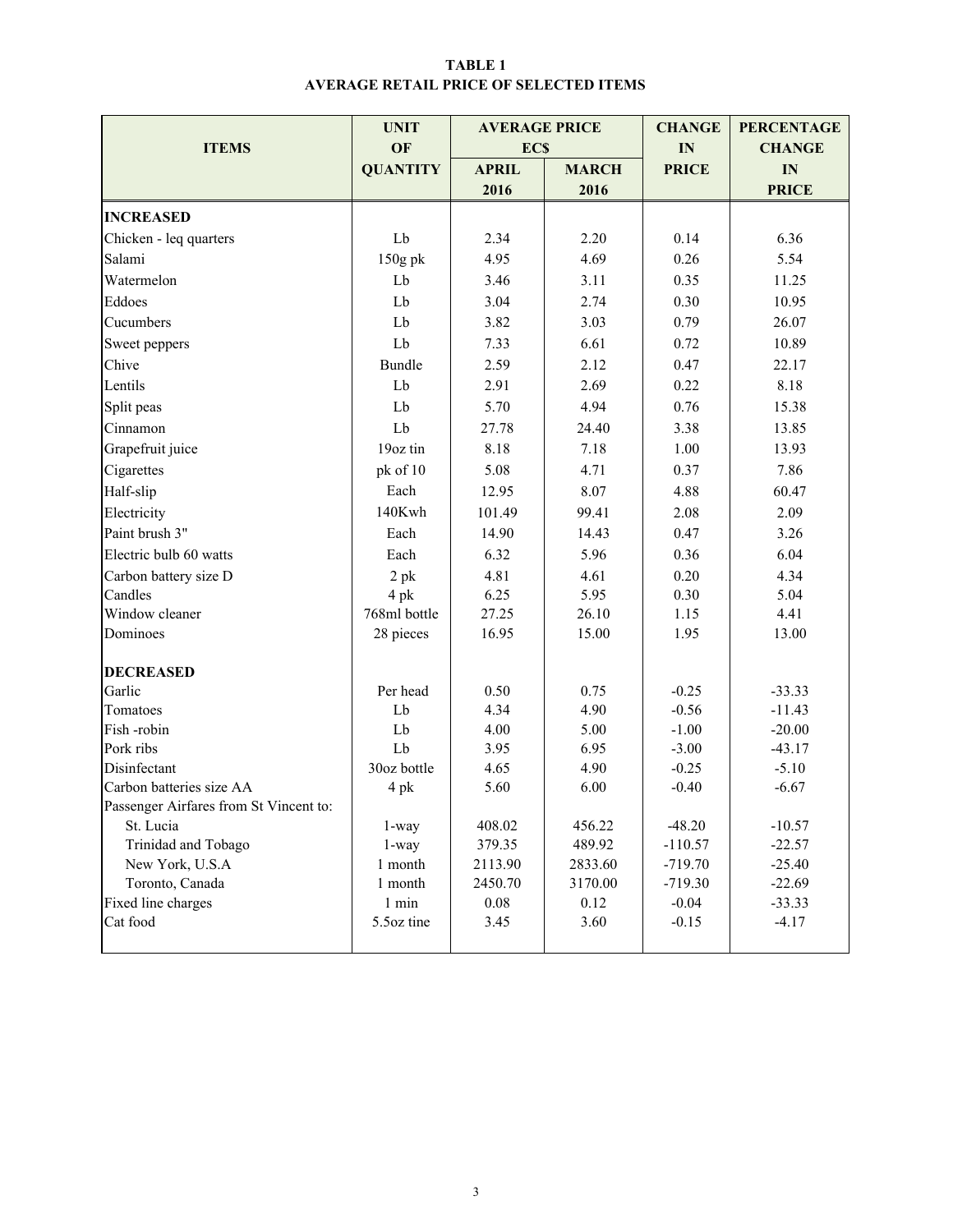#### TABLE 2 AVERAGE RETAIL PRICE OF SELECTED ITEMS APRIL 2016 COMPARED WITH APRIL 2015

|                                       | <b>UNIT</b>     |              | <b>AVERAGE</b> | <b>CHANGE</b> | <b>PERCENTAGE</b> |  |
|---------------------------------------|-----------------|--------------|----------------|---------------|-------------------|--|
| <b>ITEMS</b>                          | OF              |              | <b>ECS</b>     | IN            | <b>CHANGE</b>     |  |
|                                       | <b>QUANTITY</b> | <b>APRIL</b> | <b>APRIL</b>   | <b>PRICE</b>  | IN                |  |
|                                       |                 | 2016         | 2015           |               | <b>PRICE</b>      |  |
|                                       |                 |              |                |               |                   |  |
| <b>FOOD AND NON-ALCOHOLIC</b>         |                 |              |                |               |                   |  |
| <b>BEVERAGES</b>                      |                 |              |                |               |                   |  |
| Beef - Fresh                          | Lb.             | 8.00         | 8.00           | 0.00          | 0.00              |  |
| Chicken - Whole                       | Lb.             | 6.06         | 6.20           | $-0.14$       | $-2.26$           |  |
| Chicken - Leg Quarters                | Lb.             | 2.34         | 2.68           | $-0.34$       | $-12.69$          |  |
| Chicken - Backs                       | Lb.             | 1.60         | 1.66           | $-0.06$       | $-3.61$           |  |
| Chicken - Wings                       | Lb.             | 4.65         | 4.73           | $-0.08$       | $-1.69$           |  |
| <b>Turkey Wings</b>                   | Lb.             | 3.08         | 3.48           | $-0.40$       | $-11.49$          |  |
| Fish - Fresh (Deep Sea)               | Lb.             | 9.00         | 9.00           | 0.00          | 0.00              |  |
| Fish - Fresh (Jacks)                  | Lb.             | 4.00         | 5.00           | $-1.00$       | $-20.00$          |  |
| Fish - Fresh (Robins)                 | Lb.             | 4.00         | 4.00           | 0.00          | 0.00              |  |
| Chicken Franks                        | 340 g Pk        | 5.27         | 5.34           | $-0.07$       | $-1.31$           |  |
| Luncheon Meat (pork)                  | 340 g           | 7.75         | 7.59           | 0.16          | 2.11              |  |
| Codfish                               | Lb.             | 14.20        | 14.99          | $-0.79$       | $-5.27$           |  |
| Cornflakes                            | 12 oz           | 13.16        | 12.79          | 0.37          | 2.89              |  |
| Pasta - Elbows                        | 340 g           | 4.62         | 4.51           | 0.11          | 2.44              |  |
| Milk - Evaporated                     | 410g Tin        | 3.05         | 3.39           | $-0.34$       | $-10.03$          |  |
| Milk - Condensed                      | 397g Tin        | 3.29         | 3.54           | $-0.25$       | $-7.06$           |  |
| Bread-Small Loaf, white               | 5 Pk            | 1.99         | 1.99           | 0.00          | 0.00              |  |
| Bread - Large Sliced Pan Loaf (white) | Each            | 4.25         | 4.25           | 0.00          | 0.00              |  |
| Eggs                                  | Doz             | 8.79         | 8.64           | 0.15          | 1.74              |  |
| Orange Juice                          | 19 oz Tin       | 8.51         | 7.93           | 0.58          | 7.31              |  |
| Sugar - Brown (loose)                 | Lb.             | 1.35         | 1.40           | $-0.05$       | $-3.57$           |  |
| Sugar - White (loose)                 | Lb.             | 1.72         | 1.72           | 0.00          | 0.00              |  |
| Flour - Loose                         | Lb.             | 1.40         | 1.40           | 0.00          | 0.00              |  |
| Flour - Packaged (white)              | 2 kg            | 6.75         | 6.75           | 0.00          | 0.00              |  |
| Flour - Packaged (wholewheat)         | 2 kg            | 7.39         | 7.39           | 0.00          | 0.00              |  |
| Rice - Loose                          | Lb.             | 1.78         | 1.78           | 0.00          | 0.00              |  |
| Rice - Package                        | 2 kg            | 9.14         | 9.20           | $-0.06$       | $-0.65$           |  |
| <b>Bananas</b>                        | Lb.             | 1.34         | 1.31           | 0.03          | 2.29              |  |
| <b>Breadfruit</b>                     | Lb.             | 2.62         | 2.66           | $-0.04$       | $-1.50$           |  |
| Eddoes                                | Lb.             | 3.04         | 2.57           | 0.47          | 18.29             |  |
| Dasheens                              | Lb.             | 1.86         | 1.77           | 0.09          | 5.08              |  |
| <b>Sweet Potatoes</b>                 | Lb.             | 2.14         | 1.99           | 0.15          | 7.54              |  |
| Oranges                               | Each            | 0.80         | 0.79           | 0.01          | 1.27              |  |
| Tomatoes                              | Lb.             | 4.34         | 3.36           | 0.98          | 29.17             |  |
| Cooking Margarine                     | 445g Tub        | 7.85         | 7.86           | $-0.01$       | $-0.13$           |  |
| Vegetable Oil                         | Litre           | 10.73        | 10.54          | 0.19          | 1.80              |  |
| Powdered Chocolate                    | 300g Pk         | 10.65        | 10.58          | 0.07          | 0.66              |  |
| Hairoun Fruit Cocktail (not cold)     | 280 ml Bottle   | 2.30         | 2.26           | 0.04          | 1.77              |  |
| Vitamalt                              | 310 ml Bottle   | 5.64         | 5.60           | 0.04          | 0.71              |  |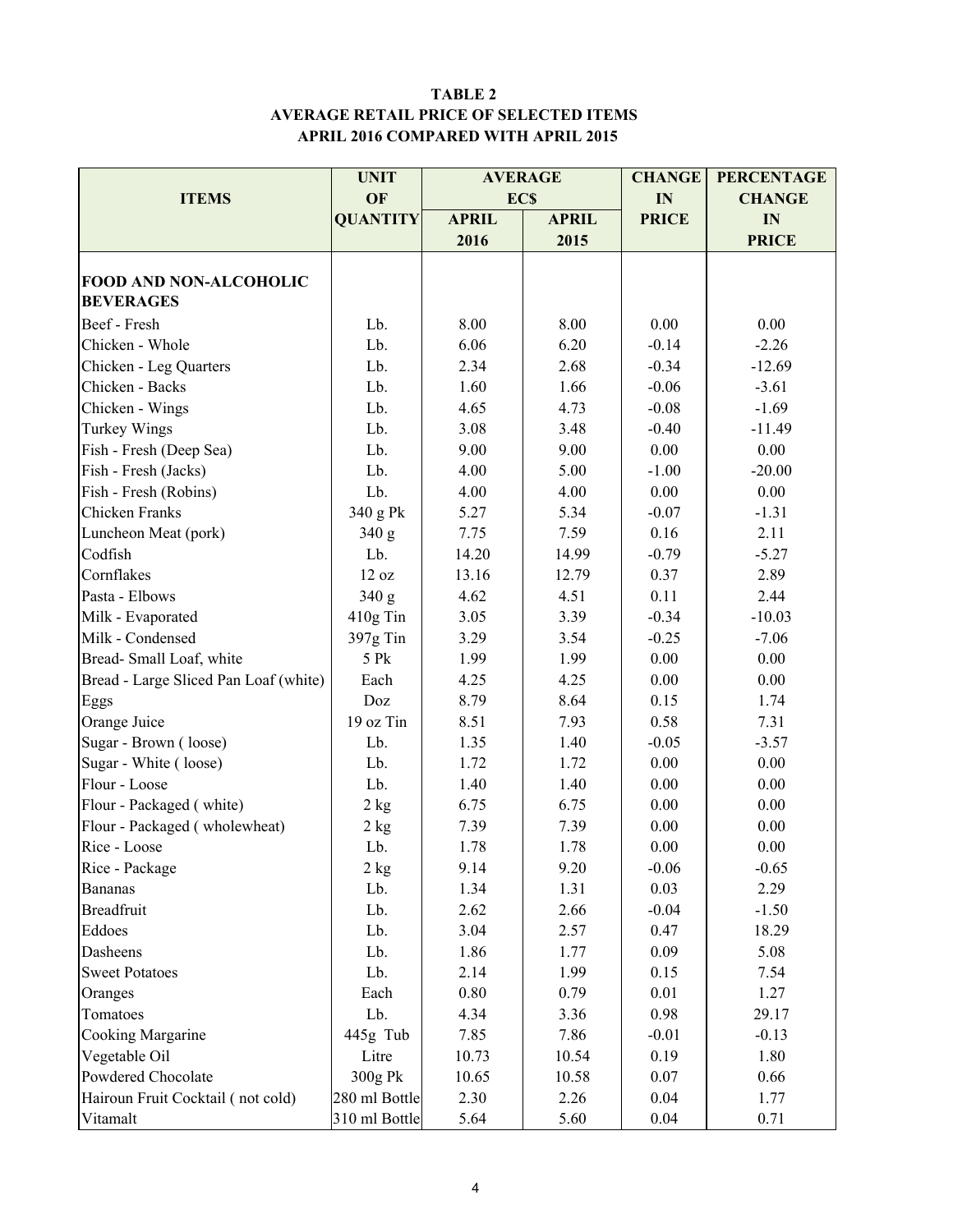#### TABLE 2 Cont'd AVERAGE RETAIL PRICE OF SELECTED ITEMS APRIL 2016 COMPARED WITH APRIL 2015

|                                                     | <b>UNIT</b>      | <b>AVERAGE PRICE</b> |              | <b>CHANGE</b> | <b>PERCENTAGE</b> |  |
|-----------------------------------------------------|------------------|----------------------|--------------|---------------|-------------------|--|
| <b>ITEMS</b>                                        | OF               |                      | <b>ECS</b>   | IN            | <b>CHANGE</b>     |  |
|                                                     | <b>QUANTITY</b>  | <b>APRIL</b>         | <b>APRIL</b> | <b>PRICE</b>  | IN                |  |
|                                                     |                  | 2016                 | 2015         |               | <b>PRICE</b>      |  |
|                                                     |                  |                      |              |               |                   |  |
| ALCOHOLIC BEVERAGES, TOBACCO                        |                  |                      |              |               |                   |  |
| <b>&amp; NARCOTICS</b>                              |                  |                      |              |               |                   |  |
| Rum - Local (White)                                 | 750 ml Bot.      | 29.02                | 29.02        | 0.00          | 0.00              |  |
| Beer - Local                                        | 280 ml Bot.      | 4.61                 | 4.48         | 0.13          | 2.90              |  |
| Cigarettes                                          | Pkt. $(10)$      | 3.88                 | 3.47         | 0.41          | 11.82             |  |
| Table wine (local)                                  | 26 oz Bot.       | 18.79                | 18.58        | 0.21          | 1.13              |  |
| <b>CLOTHING &amp; FOOTWEAR</b>                      |                  |                      |              |               |                   |  |
| Textile material - Terelyne                         | Yd.              | 47.95                | 47.95        | 0.00          | 0.00              |  |
| Textile material - Linen                            | Yd.              | 17.95                | 17.95        | 0.00          | 0.00              |  |
| Men's Shirts - Long Sleeve                          | Each             | 69.95                | 69.95        | 0.00          | 0.00              |  |
| Men's Jeans (long) - size 30                        | Each             | 49.95                | 39.95        | 10.00         | 25.03             |  |
| Men's Shoes -Formal                                 | Pair             | 79.79                | 79.95        | $-0.16$       | $-0.20$           |  |
| Women's Shoes - Formal                              | Pair             | 89.77                | 110.00       | $-20.23$      | $-18.39$          |  |
| Women's 2Pc Skirtsuit (polyester) large             | Each             | 100.00               | 100.00       | 0.00          | 0.00              |  |
| Women's Blouse (cotton/Spandex)                     | Each             | 29.95                | 25.00        | 4.95          | 19.80             |  |
| HOUSING, WATER, ELECTRICITY                         |                  |                      |              |               |                   |  |
| <b>GAS AND OTHER FUELS</b>                          |                  |                      |              |               |                   |  |
| Rent:                                               |                  |                      |              |               |                   |  |
| Unfurnished House -2 Bedrooms                       | Month            | 567.86               | 546.43       | 21.43         | 3.92              |  |
| Unfurnished House -3 Bedrooms                       | Month            | 612.50               | 612.50       | 0.00          | 0.00              |  |
| Furnished Apartment - 2 Bedrooms                    | Month            | 791.67               | 791.67       | 0.00          | 0.00              |  |
|                                                     | 94 Lbs           | 24.90                | 24.90        | 0.00          | 0.00              |  |
| Cement - Portland (grey)<br>Galvanise Sheets 10 ft. |                  | 86.62                | 86.38        | 0.24          | 0.28              |  |
| Oil Paint                                           | Length<br>Gallon |                      | 105.00       | 0.00          | 0.00              |  |
|                                                     |                  | 105.00               |              |               |                   |  |
| Lumber -Dressed Treated Yellow Pine (1x12x12)       | Length           | 68.30                | 68.08        | 0.22          | 0.32              |  |
| Water - Consumption Charge                          | 5000 Gallons     | 37.50                | 37.50        | 0.00          | 0.00              |  |
| Kerosene                                            | Gallon           | 8.33                 | 12.40        | $-4.07$       | $-32.82$          |  |
| Charcoal                                            | Sack             | 40.00                | 40.00        | 0.00          | 0.00              |  |
| Cooking Gas                                         | 20 Lb. Cyl.      | 31.25                | 31.25        | 0.00          | 0.00              |  |
| <b>Electricity Consumption Charge</b>               | <b>140 KWH</b>   | 101.49               | 118.26       | $-16.77$      | $-14.18$          |  |
| <b>FURNISHING, HOUSEHOLD</b>                        |                  |                      |              |               |                   |  |
| <b>EQUIPMENT AND HOUSEHOLD</b>                      |                  |                      |              |               |                   |  |
| <b>MAINTENANCE</b>                                  |                  |                      |              |               |                   |  |
| Bed - Cherry 54"x75"                                | Each             | 1,162.50             | 1,162.50     | 0.00          | 0.00              |  |
| Double size sheets - coloured/cotton                | Each             | 125.00               | 88.80        | 36.20         | 40.77             |  |
| Frying Pan - 12" - non-stick                        | Each             | 52.76                | 52.76        | 0.00          | 0.00              |  |
| Laundry Soap                                        | Each             | 1.18                 | 1.14         | 0.04          | 3.51              |  |
| Electrical Bulb - 60W                               | Each             | 6.32                 | 5.94         | 0.38          | 6.40              |  |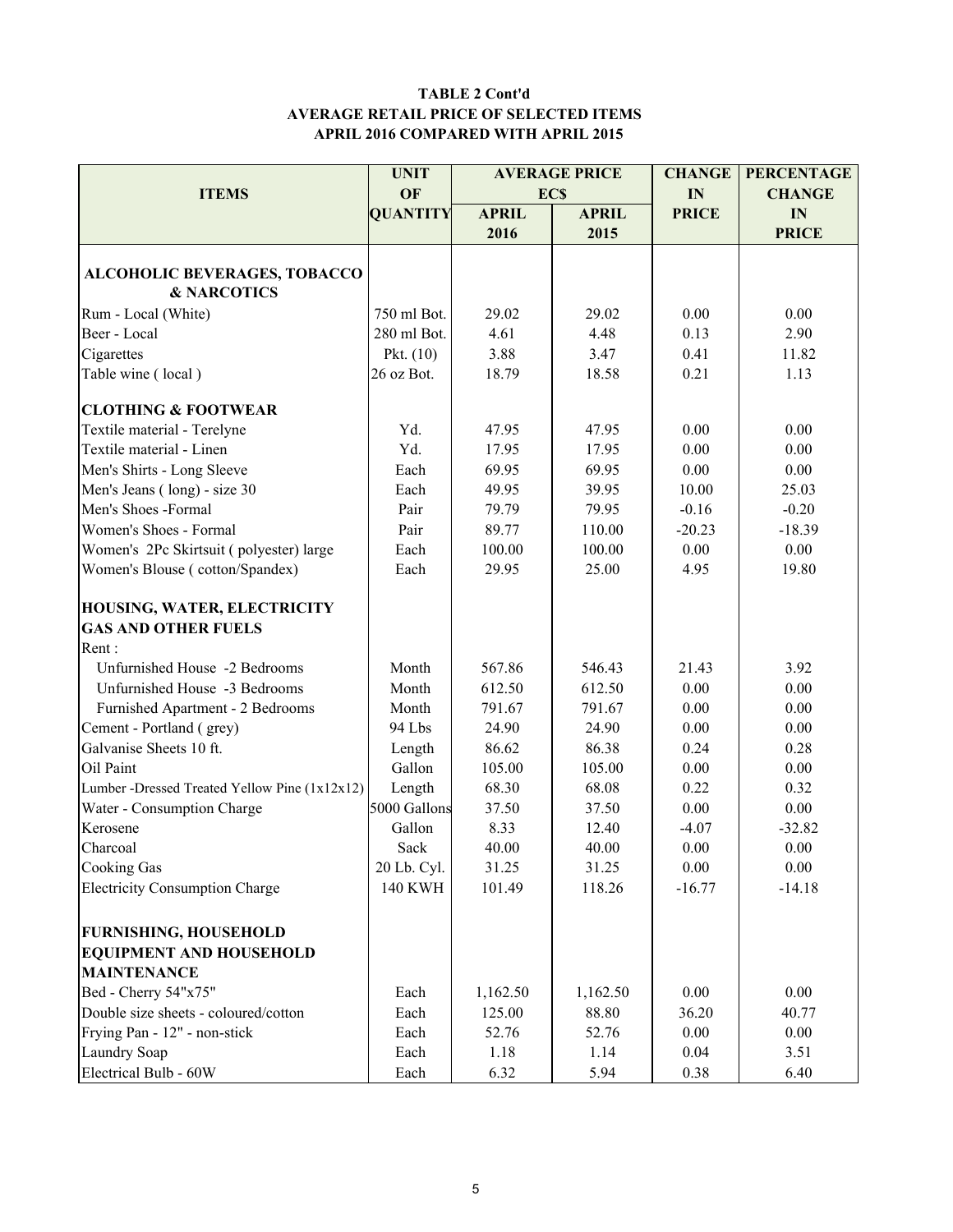#### TABLE 2 Cont'd AVERAGE RETAIL PRICE OF SELECTED ITEMS APRIL 2016 COMPARED WITH APRIL 2015

|                                             | <b>UNIT</b>     |              | <b>AVERAGE PRICE</b> | <b>CHANGE</b> | <b>PERCENTAGE</b> |
|---------------------------------------------|-----------------|--------------|----------------------|---------------|-------------------|
| <b>ITEMS</b>                                | <b>OF</b>       | <b>ECS</b>   |                      | IN            | <b>CHANGE</b>     |
|                                             | <b>QUANTITY</b> | <b>APRIL</b> | <b>APRIL</b>         | <b>PRICE</b>  | IN                |
|                                             |                 | 2016         | 2015                 |               | <b>PRICE</b>      |
|                                             |                 |              |                      |               |                   |
| <b>HEALTH</b>                               |                 |              |                      |               |                   |
| Doctor's Fee - Gynaecologist                | Visit           | 60.00        | 60.00                | 0.00          | 0.00              |
| Eye Care                                    | Test            | 100.00       | 100.00               | 0.00          | 0.00              |
| Hospitalisation (Private Ward)              | Day             | 75.00        | 75.00                | 0.00          | 0.00              |
| Drug for Hypertension                       | Month supply    | 3.50         | 3.50                 | 0.00          | 0.00              |
| Drug for Diabetes                           | Month supply    | 12.57        | 13.16                | $-0.59$       | $-4.48$           |
| Cough, Cold Preparation                     | 125 ml.         | 15.42        | 15.58                | $-0.16$       | $-1.03$           |
| Dental Care                                 | Visit           | 123.33       | 123.33               | 0.00          | 0.00              |
| Chest X-ray                                 | Test            | 120.00       | 120.00               | 0.00          | 0.00              |
| <b>TRANSPORT</b>                            |                 |              |                      |               |                   |
| Petrol - Unleaded                           | Gallon          | 10.30        | 10.84                | $-0.54$       | $-4.98$           |
| Vehicle License (car) - not exd. 2000 lbs   | Year            | 470.00       | 470.00               | 0.00          | 0.00              |
| Bus Fare - Mesopotamia                      | One Way         | 3.00         | 3.00                 | 0.00          | 0.00              |
| Boat Fare - Bequia                          | One Way         | 25.00        | 25.00                | 0.00          | 0.00              |
| <b>COMMUNICATION</b>                        |                 |              |                      |               |                   |
| Telephone Service - rental of line-domestic | Month           | 23.46        | 23.46                | 0.00          | 0.00              |
| Telephone - Consumption Charge              | 226 Units       | 18.08        | 18.08                | 0.00          | 0.00              |
| <b>Internet Charge</b>                      | Month           | 101.70       | 101.70               | 0.00          | 0.00              |
| Fixed Line Domestic Rate - peak             | Minute          | 0.08         | 0.08                 | 0.00          | 0.00              |
| Mobile to Mobile - domestic                 | Minute          | 0.83         | 0.80                 | 0.03          | 3.75              |
| <b>RECREATION AND CULTURE</b>               |                 |              |                      |               |                   |
| Television 26 " Flat panel                  | Each            | 1,989.25     | 1,999.00             | $-82.20$      | $-4.11$           |
| Cable TV Basic Charge                       | Month           | 74.75        | 74.75                | $-175.25$     | $-234.45$         |
| Laptop Computer -13.3 " screen 2 GB         | Each            | 3,813.54     | 3,832.24             | 3810.22       | 99.43             |
| Desktop Computer - 14" Monitor 3 GB         | Each            | 2,061.34     | 2,071.45             | 2041.34       | 98.55             |
| Car Remote Control                          | Each            | 250.00       | 250.00               | 0.00          | 0.00              |
| Dog Food (Canned)                           | 374 g Tin       | 3.52         | 3.32                 | 3.52          | 106.02            |
| Dance Admission to Night Club               | Per Person      | 20.00        | 20.00                | 20.00         | 100.00            |
| Carnival costume and Band Fees (Adult)      | Each            | 275.00       | 250.00               | 275.00        | 110.00            |
|                                             |                 |              |                      |               |                   |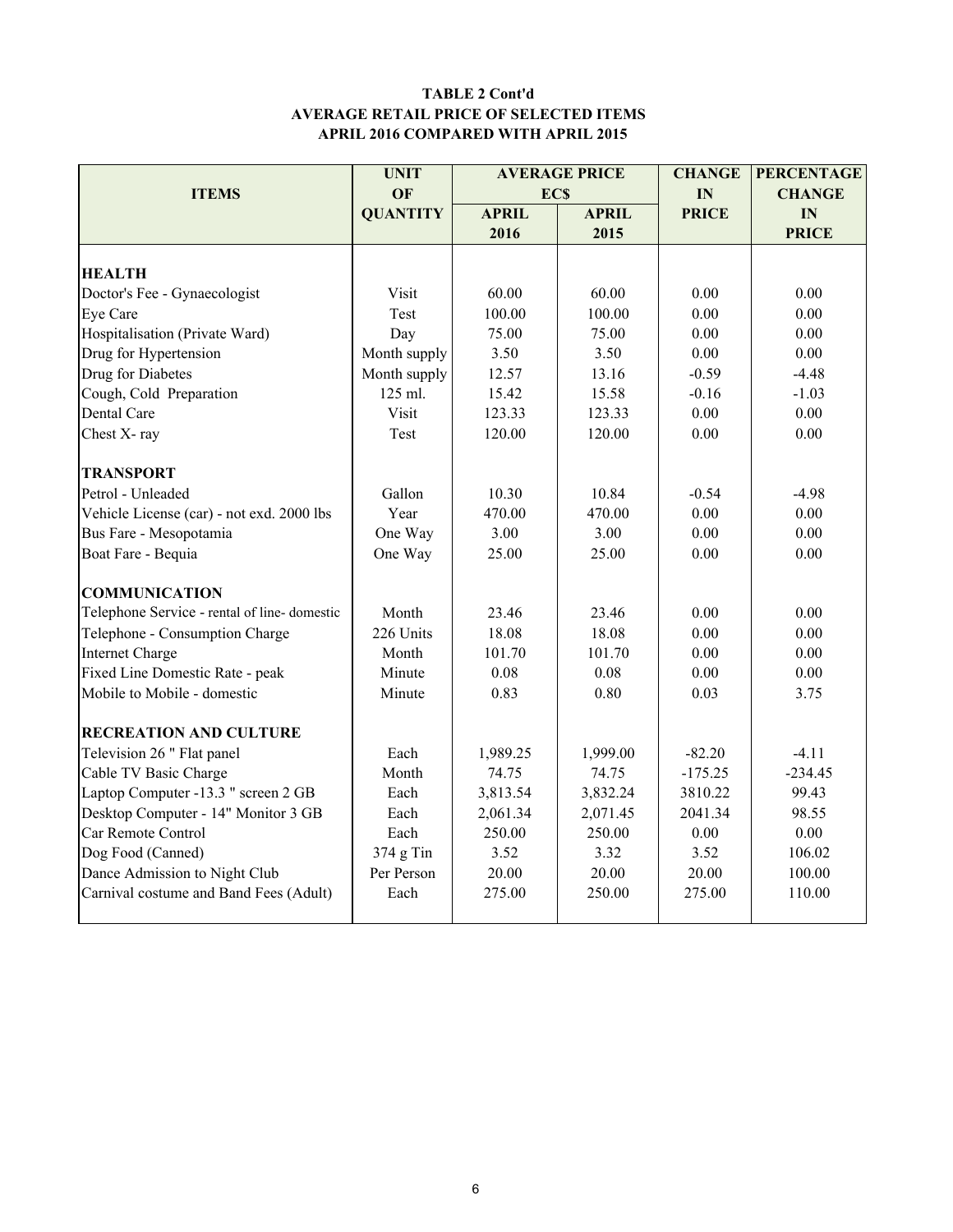#### TABLE 2 Cont'd AVERAGE RETAIL PRICE OF SELECTED ITEMS APRIL 2016 COMPARED WITH APRIL 2015

|                                     | <b>UNIT</b>      |              | <b>AVERAGE PRICE</b> | <b>CHANGE</b> | <b>PERCENTAGE</b> |
|-------------------------------------|------------------|--------------|----------------------|---------------|-------------------|
| <b>ITEMS</b>                        | OF               |              | <b>ECS</b>           | IN            | <b>CHANGE</b>     |
|                                     | <b>QUANTITY</b>  | <b>APRIL</b> | <b>APRIL</b>         | <b>PRICE</b>  | IN                |
|                                     |                  | 2016         | 2015                 |               | <b>PRICE</b>      |
|                                     |                  |              |                      |               |                   |
| <b>EDUCATION</b>                    |                  |              |                      |               |                   |
| Pre-Primary - Private               | Month            | 205.00       | 205.00               | 0.00          | 0.00              |
| Primary School Fee - Private        | Term             | 825.00       | 650.00               | 175.00        | 26.92             |
| Secondary School Fee - Private      | Term             | 100.00       | 100.00               | 0.00          | 0.00              |
| Newspaper - Local                   | Each             | 1.50         | 1.50                 | 0.00          | 0.00              |
| Exercise Book - Primary - 24 leaves | Each             | 0.86         | 0.85                 | 0.01          | 1.18              |
| <b>Lead Pencils</b>                 | Each             | 0.87         | 0.92                 | $-0.05$       | $-5.43$           |
| Mathematics Textbook - From 4       | Each             | 79.72        | 80.16                |               | $-0.55$           |
| Tuition for local evening classes   | Per Subject      | 100.00       | 100.00               | 0.00          | 0.00              |
| <b>RESTAURANTS AND HOTELS</b>       |                  |              |                      |               |                   |
| Chicken Lunch - regular             | Each             | 13.86        | 13.86                | 0.00          | 0.00              |
| Fish Lunch - regular                | Each             | 13.86        | 15.10                | $-1.24$       | $-8.21$           |
| Fast Food - 2 Pc Chicken and Fries  | Each             | 16.85        | 16.85                | 0.00          | 0.00              |
| <b>MISCELLANEOUS GOODS</b>          |                  |              |                      |               |                   |
| <b>AND SERVICES</b>                 |                  |              |                      |               |                   |
| Toilet Soap                         | 125g             | 3.51         | 3.48                 | 0.03          | 0.86              |
| Toothpaste                          | 130g Tube        | 9.11         | 9.05                 | 0.06          | 0.66              |
| Men's Haircut                       | Visit            | 10.00        | 10.00                | 0.00          | 0.00              |
| Women's Hairdressing (Relaxer)      | Visit            | 64.81        | 64.81                | 0.00          | 0.00              |
| Disposable Diapers (medium)         | 10 per Pk.       | 12.82        | 12.77                | 0.05          | 0.39              |
| Health Insurance - Group (family)   | $\geq$ 3 Persons | 307.00       | 307.00               | 0.00          | 0.00              |
| Legal Expenses (Affidavit)          | Fee              | 250.00       | 250.00               | 0.00          | 0.00              |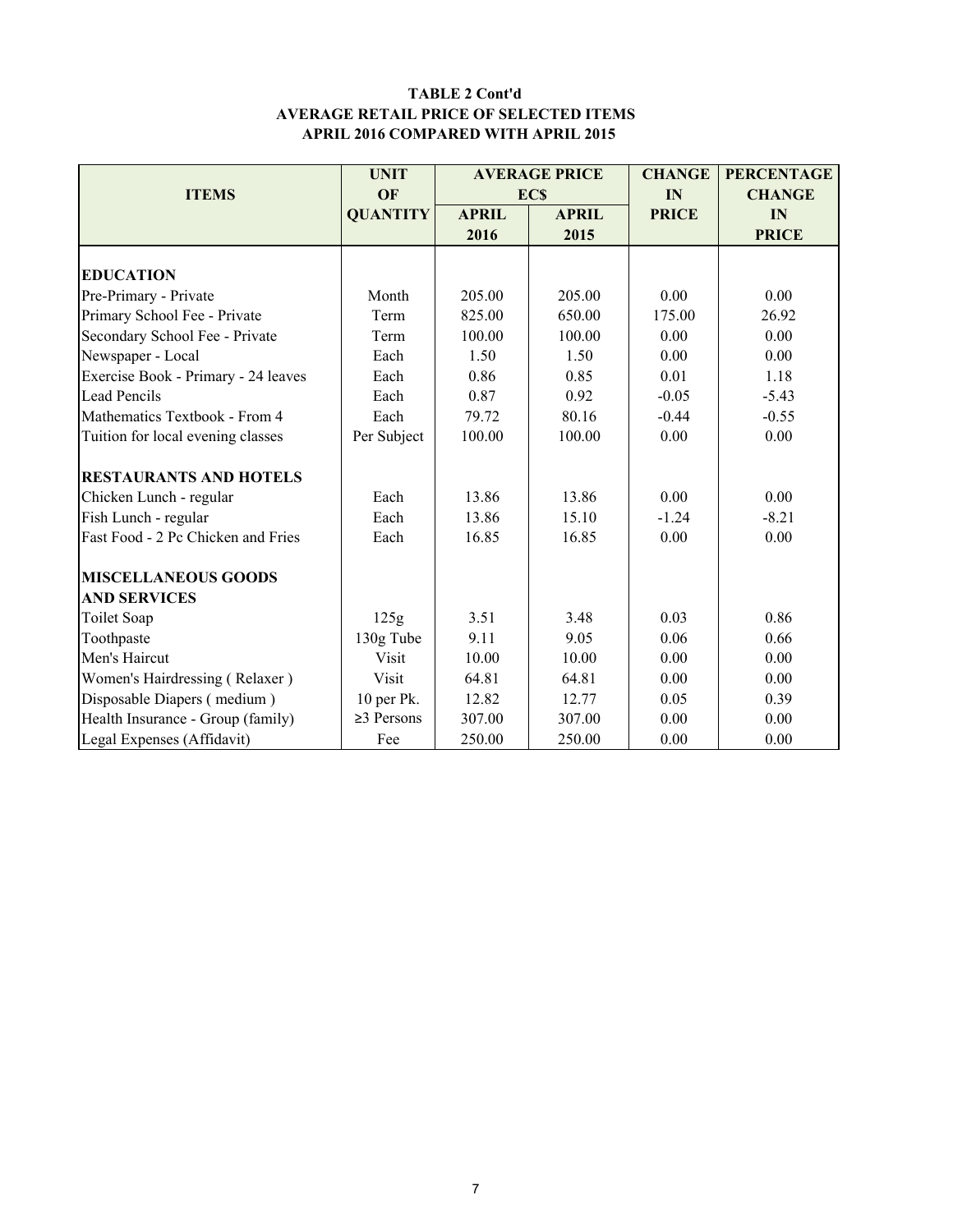#### TABLE 3 THE CONSUMER PRICE INDEX BY MAIN GROUPS JANUARY 2010 = 100

|     | <b>GROUPS</b>                                                            | <b>WEIGHT</b> | <b>MARCH</b> | <b>APRIL</b> | <b>APRIL</b> | PERCENTAGE CHANGE<br><b>OVER PREVIOUS:</b> |                             |  |
|-----|--------------------------------------------------------------------------|---------------|--------------|--------------|--------------|--------------------------------------------|-----------------------------|--|
|     |                                                                          |               | 2016         | 2016         | 2015         | <b>MONTH</b><br><b>MARCH</b>               | <b>YEAR</b><br><b>APRIL</b> |  |
|     | 01. Food and Non-Alcoholic Beverages                                     | 21.91         | 109.2        | 109.4        | 110.6        | 0.2                                        | $-1.1$                      |  |
| 02. | Alcoholic Beverages, Tobacco & Narcotics                                 | 3.87          | 112.6        | 112.7        | 109.3        | 0.1                                        | 3.1                         |  |
|     | 03. Clothing and Footwear                                                | 3.22          | 104.5        | 104.8        | 102.8        | 0.3                                        | 1.9                         |  |
|     | 04. Housing, Water, Electricity, Gas and other<br>Fuels                  | 30.06         | 97.3         | 97.7         | 100.0        | 0.4                                        | $-2.3$                      |  |
|     | 05. Furnishings, Household Equipment and<br><b>Household Maintenance</b> | 6.59          | 102.2        | 102.5        | 101.6        | 0.3                                        | 0.9                         |  |
|     | 06. Health                                                               | 1.79          | 107.8        | 107.8        | 105.0        | 0.0                                        | 2.7                         |  |
| 07. | Transport                                                                | 11.84         | 116.3        | 114.5        | 119.5        | $-1.5$                                     | $-4.2$                      |  |
|     | 08. Communication                                                        | 9.41          | 106.3        | 103.5        | 102.0        | $-2.6$                                     | 1.5                         |  |
|     | 09. Recreation and Culture                                               | 3.81          | 103.2        | 103.3        | 102.6        | 0.1                                        | 0.7                         |  |
| 10. | Education                                                                | 1.32          | 108.5        | 108.5        | 109.0        | 0.0                                        | $-0.5$                      |  |
|     | 11. Restaurants and Hotels                                               | 1.87          | 102.4        | 102.4        | 103.3        | 0.0                                        | $-0.9$                      |  |
| 12. | Miscellaneous Goods and Services                                         | 4.31          | 101.3        | 101.3        | 101.1        | 0.0                                        | 0.2                         |  |
|     | <b>ALL ITEMS</b>                                                         | 100.00        | 104.8        | 104.5        | 105.6        | $-0.3$                                     | $-1.0$                      |  |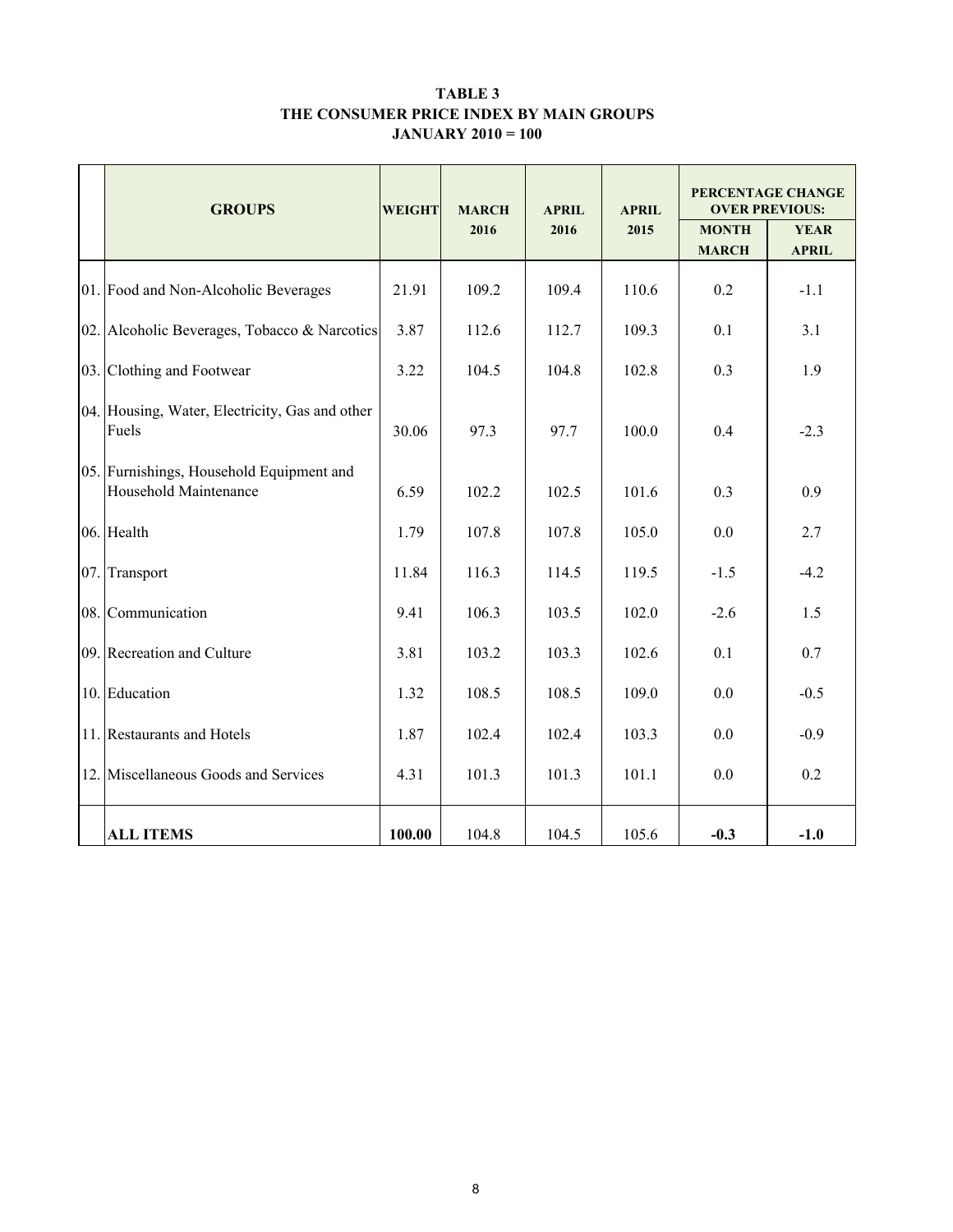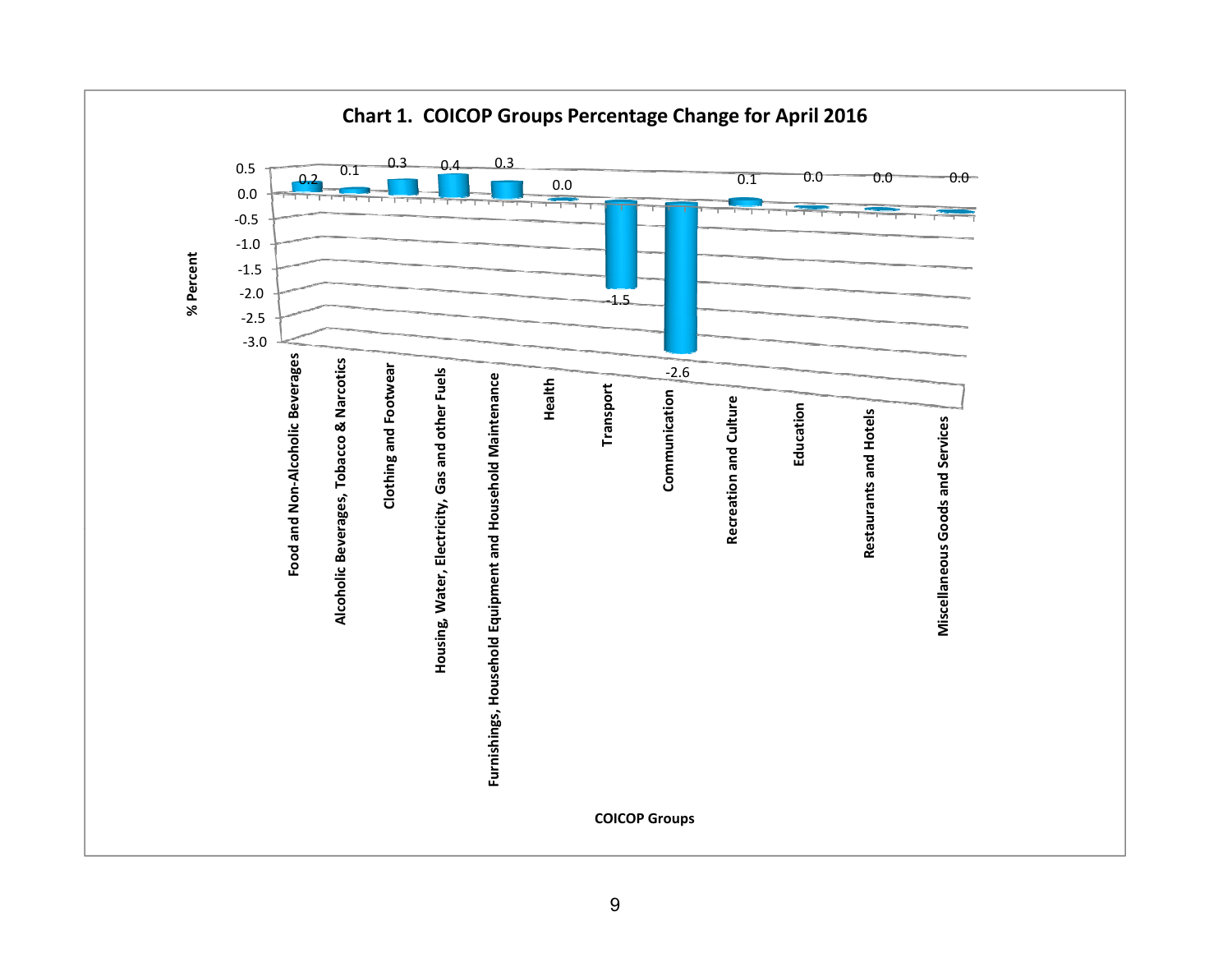#### CONTRIBUTION TO CHANGE TABLE 4 THE CONSUMER PRICE INDEX BY MAIN GROUPSJANUARY 2010 = 100

|     |                                            |               |              |              |            | <b>Cost Weight</b> |              | <b>Change</b> in | <b>Contribution</b> |
|-----|--------------------------------------------|---------------|--------------|--------------|------------|--------------------|--------------|------------------|---------------------|
|     | <b>GROUPS</b>                              | <b>WEIGHT</b> | <b>MARCH</b> | <b>APRIL</b> | Percentage | <b>MARCH</b>       | <b>APRIL</b> | Cost             | to                  |
|     |                                            |               | 2016         | 2016         | Change     | 2016               | 2016         | Weight           | Change              |
|     |                                            |               |              |              |            |                    |              |                  | $\frac{0}{0}$       |
|     |                                            |               |              |              |            |                    |              |                  |                     |
|     | 1. Food and Non-Alcoholic Beverages        | 21.91         | 109.2        | 109.4        | 0.2        | 2,392.57           | 2,396.95     | 4.4              | $-14.6$             |
|     |                                            |               |              |              |            |                    |              |                  |                     |
| 2.  | Alcoholic Beverages, Tobacco & Narcotics   | 3.87          | 112.6        | 112.7        | 0.1        | 435.76             | 436.15       | 0.4              | $-1.3$              |
|     |                                            |               |              |              |            |                    |              |                  |                     |
| 3.  | Clothing and Footwear                      | 3.22          | 104.5        | 104.8        | 0.3        | 336.49             | 337.46       | $1.0\,$          | $-3.2$              |
| 4.  | Housing, Water, Electricity, Gas and other | 30.06         | 97.3         | 97.7         | 0.4        | 2,924.84           | 2,936.86     | 12.0             | $-40.1$             |
|     | Fuels                                      |               |              |              |            |                    |              |                  |                     |
| 5.  | Furnishings, Household Equipment and       | 6.59          | 102.2        | 102.5        | 0.3        | 673.50             | 675.48       | 2.0              | $-6.6$              |
|     | Household Maintenance                      |               |              |              |            |                    |              |                  |                     |
| 6.  | Health                                     | 1.79          | 107.8        | 107.8        | 0.0        | 192.96             | 192.96       | $0.0\,$          | 0.0                 |
| 7.  | Transport                                  | 11.84         | 116.3        | 114.5        | $-1.5$     | 1,376.99           | 1,355.68     | $-21.3$          | 71.0                |
|     |                                            |               |              |              |            |                    |              |                  |                     |
| 8.  | Communication                              | 9.41          | 106.3        | 103.5        | $-2.6$     | 1,000.28           | 973.94       | $-26.3$          | 87.8                |
| 9.  | Recreation and Culture                     | 3.81          | 103.2        | 103.3        | 0.1        | 393.19             | 393.57       | 0.4              | $-1.3$              |
|     |                                            |               |              |              |            |                    |              |                  |                     |
|     | 10. Education                              | 1.32          | 108.5        | 108.5        | $0.0\,$    | 143.22             | 143.22       | 0.0              | 0.0                 |
|     | 11. Restaurants and Hotels                 | 1.87          | 102.4        | 102.4        | $0.0\,$    | 191.49             | 191.49       | $0.0\,$          | 0.0                 |
| 12. | Miscellaneous Goods and Services           | 4.31          | 101.3        | 101.3        | $0.0\,$    | 436.60             | 436.60       | 0.0              | 0.0                 |
|     |                                            |               |              |              |            |                    |              |                  |                     |
|     | <b>ALL ITEMS</b>                           | 100.00        | 104.8        | 104.5        | $-0.3$     | 10,480.00          | 10,450.00    | $-30.0$          | 100.0               |